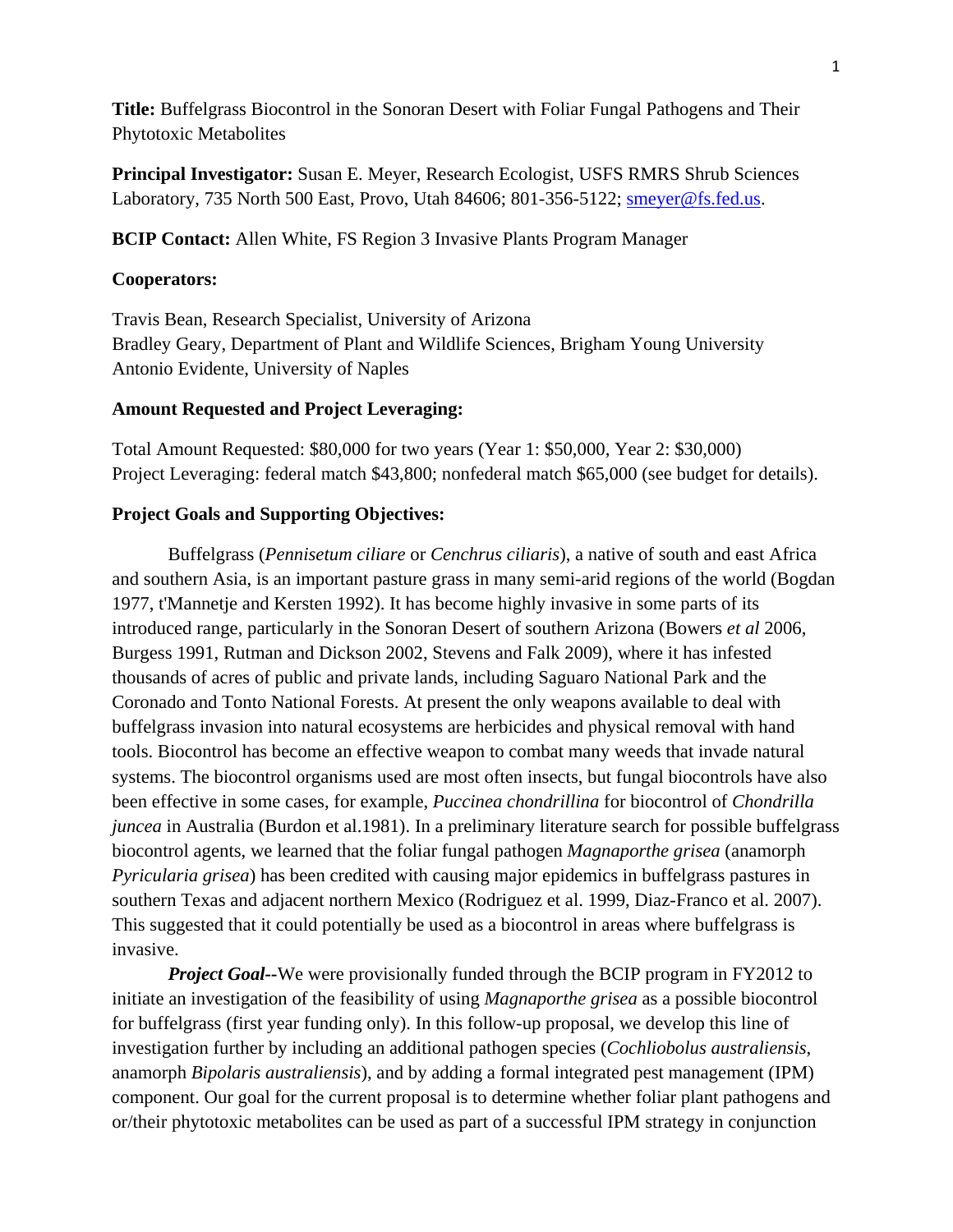with chemical herbicides for control of buffelgrass. We hypothesize that a host-specific pathogen and/or its phytotoxic metabolite could be used to weaken buffelgrass plants, so that they can be killed with lower application rates of the broad-spectrum herbicides currently used for control. This could ameliorate the problem of herbicide damage to non-target species in the natural desert communities where buffelgrass is invasive, and might also increase buffelgrass mortality by operating through a complementary physiological mechanism.

*Progress to Date*--We have made considerable progress in the six months since we received provisional BCIP funding. We have completed a survey of pathogens on buffelgrass in southern Arizona, and have identified the primary foliar fungal pathogen there as *Cochliobolus australiensis*. This organism is not currently reported to occur in the United States; it almost certainly arrived in infested buffelgrass seed from East Africa. This pathogen was found at endemic levels in all sampled Arizona populations in summer 2012, which was a dry summer with only sporadic monsoon activity. We have established a population of buffelgrass in the greenhouse in Provo for experimental purposes, and are in the process of establishing similar experimental populations of the non-target native grass hosts Arizona cottontop (*Digitaria californica*) and tanglehead (*Heteropogon contortus*), two important species with growth phenology that overlaps that of buffelgrass. We have demonstrated that *C. australiensis* is the causal agent of the observed leaf spot disease on buffelgrass. We have produced this organism in liquid culture and demonstrated that the culture filtrate contains one or more phytotoxins that can cause leaf lesions similar to those caused by the disease. We have extracted secondary metabolites from lyophilized filtrate samples; these are now being chemically characterized.

We have not yet detected *Magnaporthe grisea* in southern Arizona. Once we realized that it was apparently not present there, we initiated an effort to obtain samples of this pathogen from buffelgrass in Texas. We are on track to obtain these samples from our Texas collaborators in the next few weeks. The monsoons were sporadic and late in Texas this year as well, and buffelgrass green-up has been correspondingly late, delaying the appearance of the disease.

*Supporting Objectives--*For *C. australiensis* strains from southern Arizona, we will: **(1)**  determine the environmental conditions necessary for successful germination, infection, and conidial production, **(2)** determine potential disease effects on non-target hosts, including cooccurring native grasses, in greenhouse trials, and **(3)** develop technology to produce conidial inoculum in sufficient quantity for common garden and field trials. For both *C. australiensis* and *M. grisea*, we will: **(4)** characterize the phytotoxins produced in liquid culture and examine their ability to cause disease-like damage on buffelgrass host plants as well as on co-occurring native grasses, and **(5)** develop technology to produce phytotoxic filtrates in sufficient quantity for common garden and field trials. We will then: **(6)** conduct common garden experiments with buffelgrass and two co-occurring native grasses to determine the effects of *Cochliobolus*  inoculum, *Cochliobolus* phytotoxins, and *Magnaporthe* phytotoxins when applied singly and in combination at different application rates. Lastly, we will: **(7)** take the most promising treatments from these common garden trials, apply them alone and in combination with selected chemical herbicide treatments to buffelgrass plants and non-target native grass host plants in the field, and measure their impact on plant survival and vigor.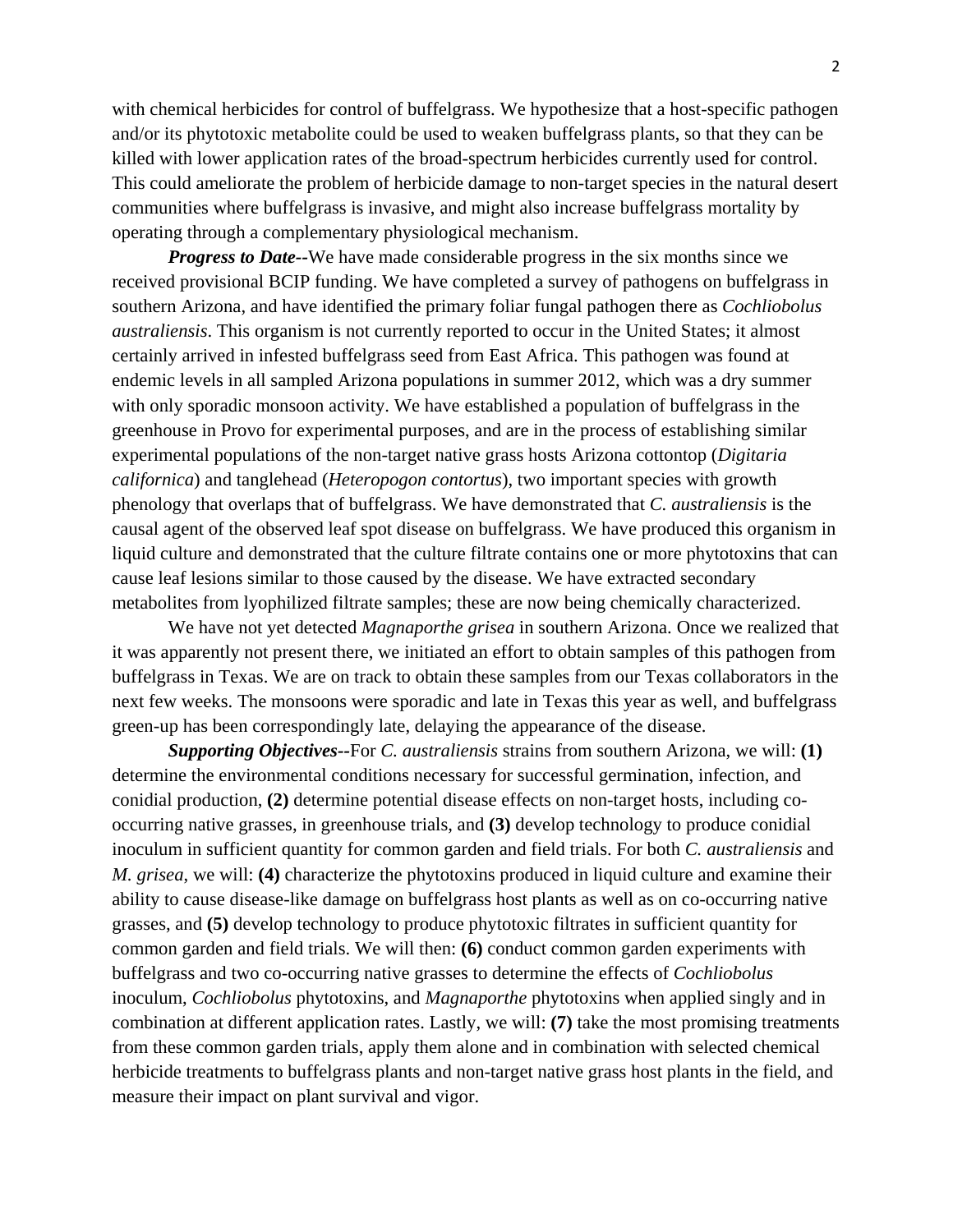We have opted for now not to pursue the possibility of using *M. grisea* directly as a biocontrol agent for buffelgrass in Arizona. It apparently does not occur there naturally, and its use would require a problematic new introduction. In addition, because of its impacts on buffelgrass pastures in other parts of the introduced range, the notion of using it for biocontrol is politically sensitive. *Cochliobolus australiensis*, on the other hand, occurs naturally on buffelgrass in Arizona already and would be used in an augmentative biocontrol strategy rather than as a new introduction. It is currently not known to occur in buffelgrass forage pastures.

be severely weakened and subject to increased mortality from compounding causes. *Literature Review*—*Cochliobolus australiensis* has a fairly wide host range, primarily among warm season grasses (Manamgoda et al. 2011). It is not known whether it forms hostspecific races, but this is a common phenomenon in the genus. Foliar pathogens on warm season grasses generally require warm temperatures and a period of high humidity and accompanying leaf wetness for conidia to germinate and infect host leaves (Greer and Webster 2001). Successful infections result in lesions that then produce a new generation of conidia. Under extended favorable conditions, this polycyclic life cycle can result in exponential increases in numbers of infected plants and infection severity, the scenario for epidemic disease. Several consecutive nights with ambient relative humidities >75% are reported to be conducive to epidemic disease development of *M. grisea* on buffelgrass (Rodriguez et al. 1999, Diaz-Franco 2007). Under less favorable conditions the pathogen may be present at endemic levels and hardly noticeable. It survives the period of inactive plant growth as mycelium or conidia in or on senesced host leaves (Greer and Webster 2001). A similar life cycle probably describes *C. australiensis*, though the epidemiology of this species has not been specifically investigated. These pathogens rarely cause mortality in perennial hosts when acting alone, but the plants can

The pathogen *Maganporthe grisea* is known to produce a wide array of phytotoxic compounds, including polyketides such as pyriculol, epipyriculol, dehydroxypyriculol, and pyricuol (Kim et al.1998), pyricularin, tenuazonic acid, and cytochalasins (Talbot 2003). The cytochalasin pyrichalasin H is a host-specific phytotoxin produced only by pathotypes on *Digitaria*; concurrent application of this phytotoxin can render otherwise nonvirulent strains from other hosts pathogenic on *Digitaria* (Tsurushima et al. 2005). Application of some phytotoxins produced by the fungus, including pyriculol and tenuazonic acid, can cause typical brown leaf necrosis (Iwasaki et al. 1969,1972, Tshurushima et al. 2009); these could potentially be used as biologically based herbicides (Strobel et al. 1991, Evidente 2006, Evidente and Abouzeid 2006, Evidente 2010).

Similarly, members of the genus *Cochliobolus* are known to produce a diverse suite of phytotoxic compounds, including bipolaroxin, sorokinianin, carbotoxine, HC toxin, victorin, ophiobolin, and curvularin (Suguwara et al. 1985, Nakajima et al. 1994, Sivanesan 1987, Anthony et al. 2009). Some of these, for example, victorin from *C. victoriae*, causal agent of Victoria blight of oats, are highly host-specific (Wolpert et al. 1988). Phytotoxins produced by *Cochliobolus* and *Magnaporthe* species or pathotypes from buffelgrass have not been characterized, but novel metabolites with strong herbicidal properties could potentially be discovered, and these could possess some degree of host specificity that would reduce their impact on non-target hosts.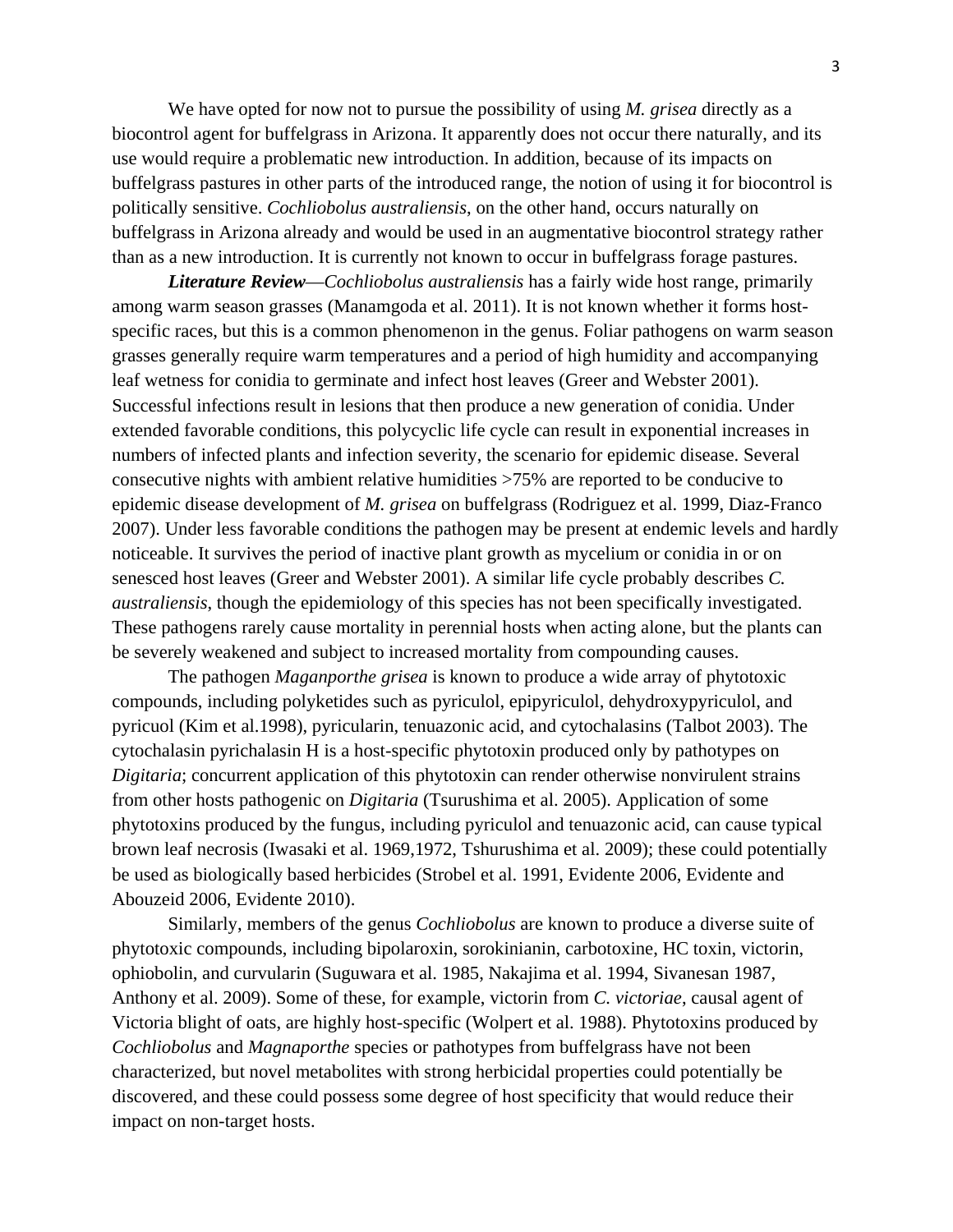#### **Project Justification/Urgency:**

Invasion of natural ecosystems by fire-prone non-native grasses has been documented to result in wholesale ecosystem conversion from high diversity native woodland or shrubland to exotic grass monoculture dysclimax over large areas in a number of cases worldwide (Burquez-Montijo et al. 2002, Clarke et al. 2005, Daehler and Goergen 2005, Fairfax and Fensham 2000). The massive ecosystem conversions resulting from invasion of cheatgrass (*Bromus tectorum*) in the Great Basin and red brome (*B. rubens*) in the Mojave Desert indicate that this process can readily take place in North American deserts (Whisenant 1990, Brooks 1999). Buffelgrass poses this kind of threat to the Sonoran Desert, particularly to the iconic shrub-succulent plant communities such as saguaro woodland that support high biological diversity (Olsson et al. 2011). Buffelgrass is in a process of rapid range expansion in southern Arizona, and any realistic effort to stop its spread and protect high-value native ecosystems from destruction must happen quickly. There is tremendous public support for this effort in the Tucson area, as evidenced by the well-organized infrastructure in place for tackling this problem and the involvement of many hundreds of citizen volunteers in control projects (http://buffelgrass.org).

#### **Project Approach:**

*Objective 1—To investigate environmental conditions necessary for infection and* conidial production, five strains of *C. australiensis* from buffelgrass in Arizona will be chosen for conidial increase, and known densities of conidia will be spray-inoculated onto buffelgrass host seedlings (ten replicates per treatment per strain). Treatments will include a factorial combination of temperature (15, 20, 25, 30C) and relative humidity period >80% in plastic tents (4, 8, 16 hours). After incubation, tents will be removed and plants will be placed in a lowhumidity (30%) environment at 25C. Disease development will be evaluated using established criteria (Valent and Chumley 1991).

*Objective 2--* Greenhouse inoculation trials to determine susceptibility of Arizona cottontop and tanglehead to *C. australiensis* from buffelgrass will follow the above protocol, using temperature and wetness period conditions found to be optimal for pathogen infection.

*Objective 3--* Submerged fermentation technology (Dokken 2007) will be used to produce conidial inoculum for common garden and field trials. This method has been used successfully in development of commercial mycoherbicides (Charudattan 1991). We already have the fermentation equipment needed to optimize and carry out inoculum production.

*Objective 4--*In order to determine the feasibility of using phytotoxins from *M. grisea* as herbicides on buffelgrass, we will follow the protocol we have already largely completed for *C. australiensis*. We will produce five pathogen strains in liquid culture (potato dextrose broth at 25C), quantify the phytotoxicity of the culture filtrates using host leaf puncture bioassays, extract the secondary metabolites from each culture filtrate, purify the secondary metabolites present, and determine their structure using chemical and spectroscopic techniques (Evidente et al. 2002, 2005). We will then carry out bioassays with the purified compounds to determine phytotoxicity on buffelgrass, Arizona cottontop and tanglehead.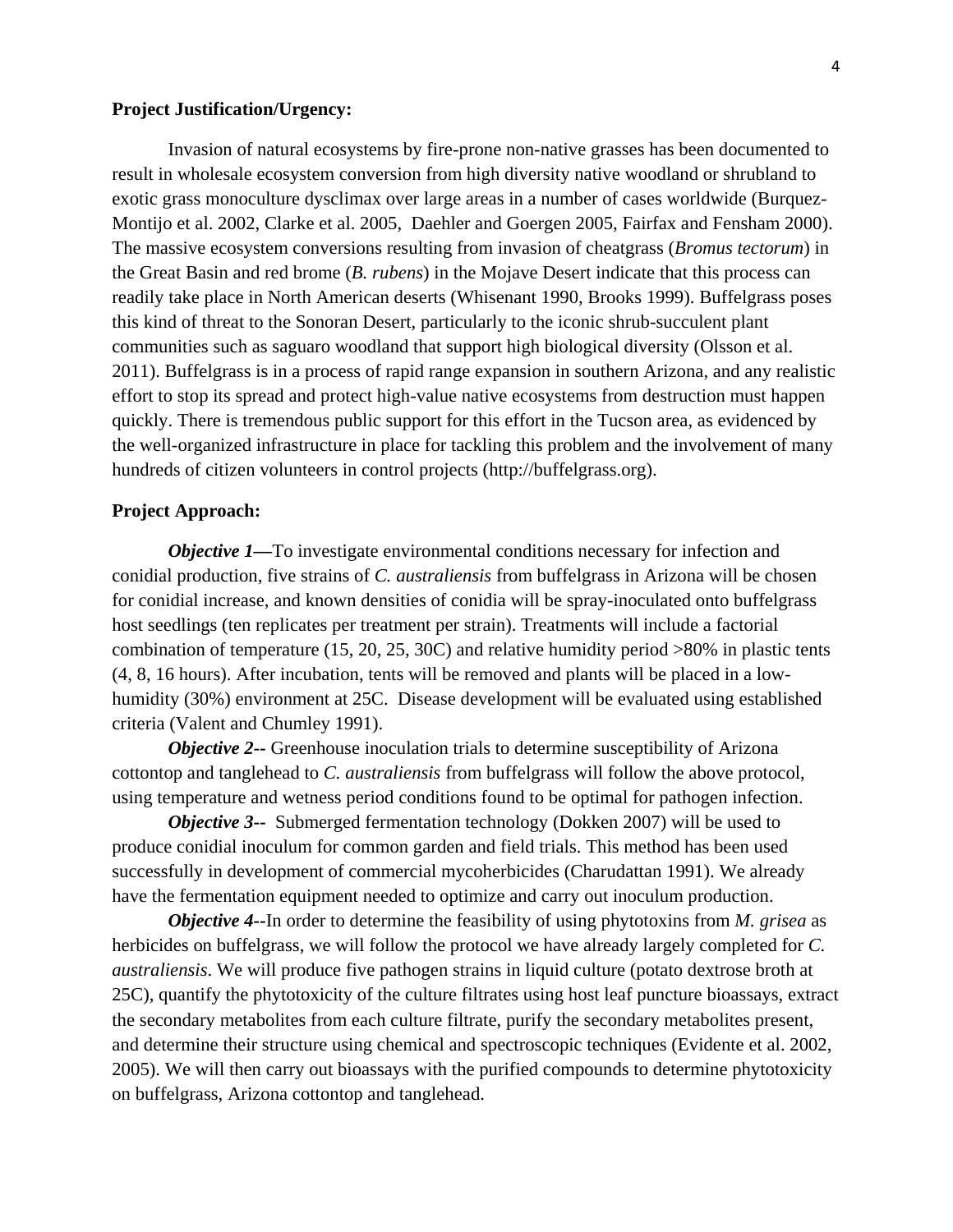*Objective 5—We will also use submerged fermentation technology followed by filtering* to remove living mycelium to produce phytotoxic filtrates of each pathogen in sufficient quantity for common garden and field trials. As mentioned above, we already have the needed equipment.

*Objective 6—*Common garden experiments to determine the effects of *Cochliobolus*  inoculum, *Cochliobolus* filtrates, and *Magnaporthe* filtrates on buffelgrass and two native grasses will utilize established plants in pots and will take place under summer conditions in Provo, Utah. The design will include each treatment singly and in all combinations for seven treatment combinations plus a control. These eight treatment combinations will be applied to ten individuals of each host species in a randomized block design, and impacts on host plants will be quantified.

*Objective 7—* Monitoring of *C. australiensis* disease levels in the field in southern Arizona as a function of phenological stage and weather scenario during the summer previous to experimental installation, as well as examination of long-term records of monsoonal weather patterns in the area, will provide a basis for selection of the timing of field treatment applications. We will take the best treatment that includes pathogen inoculum and the best treatment that does not include pathogen inoculum from the common garden trials and apply them alone and in combination with two selected chemical herbicide treatments to plants of buffelgrass and two native grasses in the field in southern Arizona in a completely randomized design. Each treatment combination will be applied to ten individuals of each species for a total of 150 experimental units (plants), including untreated controls of each species. Treatments will be applied at the time of peak monsoonal weather and after green-up, and impacts on host plants will be quantified. The chemical herbicide treatments will be chosen based on work by Bean (2012). If resources and time permit, we will expand this component of the study to include parallel treatment applications at different rates, at different phenological stages and under different weather scenarios to determine optimal application rates and timing. Treated plants will be monitored for six months following treatment application to determine longer-term effects.

#### **Expected Products and Outcomes**

At the end of two additional years of investigation of the potential for use of these fungal pathogens and their phytotoxic metabolites as components of an IPM program for buffelgrass control in the Sonoran Desert, we will have learned several important things about the feasibility of this approach. First, we will know whether the pathogens or their phytotoxic metabolites have sufficient negative impact on buffelgrass to be worth pursuing as biocontrols. We will know whether treatments involving the use of these fungal pathogens or their products can work synergistically with chemical herbicide treatments in an IPM approach to increase buffelgrass mortality. And we will know whether this new approach can reduce damage to non-target native grass hosts in areas treated to control buffelgrass. In a broader context, this project, if successful, could open the way for greatly increased use of fungal biocontrol organisms and biologically based herbicides in conjunction with existing chemical herbicides for a more environmentally benign and possibly more effective approach to invasive plant species control.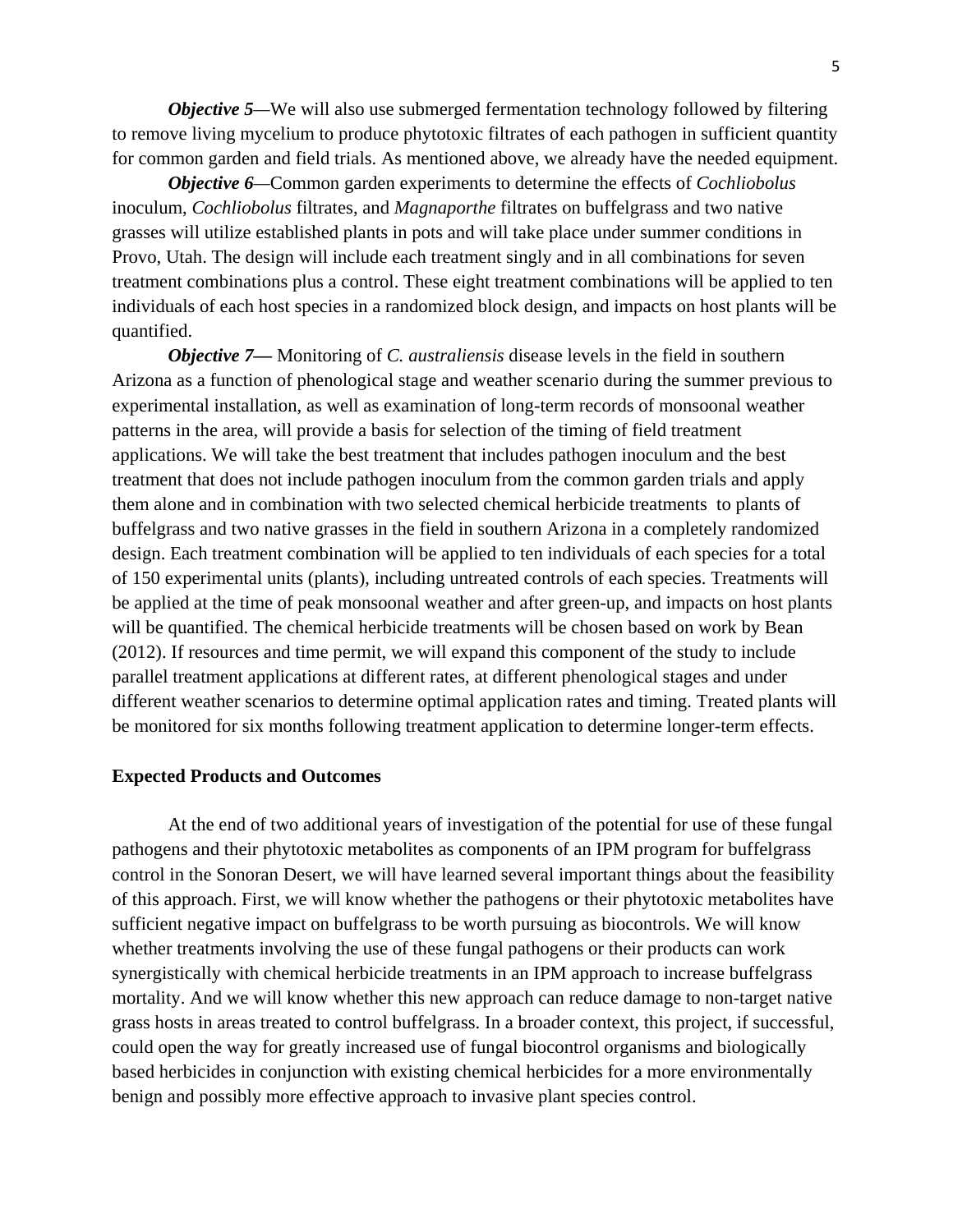| Research Timetable (March 2013 - March 2015) |  |  |
|----------------------------------------------|--|--|
|----------------------------------------------|--|--|

| <b>Research Activity</b>                                                                                                                    | <b>Dates</b>                            | PI's                            |
|---------------------------------------------------------------------------------------------------------------------------------------------|-----------------------------------------|---------------------------------|
| Obtain M. grisea isolates from buffelgrass leaf<br>tissue and produce in pure culture. (Obj. 4)                                             | By March 2013                           | Meyer, Geary                    |
| Carry out M. grisea phytotoxin characterization<br>and host plant leaf bioassays with crude filtrates<br>and purified phytotoxins. (Obj. 4) | March 2013 -<br>March 2014              | Evidente, Meyer                 |
| Establish experimental greenhouse populations of<br>native grass species Arizona cottontop and<br>tanglehead $(Obj. 1, 2, 4, 6)$            | By March 2013                           | Meyer                           |
| Carry out C. australiensis growth chamber/<br>greenhouse inoculation trials - window of infection<br>study. $(Obj. 1)$                      | March 2013-<br>Geary<br>August 2013     |                                 |
| Carry out C. australiensis growth chamber/<br>greenhouse inoculation trials - host range study.<br>(Obj. 2)                                 | March 2013-<br>August 2013              | Geary                           |
| Scale up inoculum/filtrate production in<br>submerged fermentation culture for use in common<br>garden experiment (Obj. 3, 5)               | March 2013-July<br>Meyer, Geary<br>2013 |                                 |
| Produce host test plants and carry out common<br>garden experiment (Obj. 6)                                                                 | April 2013-<br>October 2013             | Meyer, Geary                    |
| Monitor C. australiensis disease levels in the field<br>and examine long-term monsoonal weather pattern<br>records (Obj. 7)                 | April 2013-<br>Bean<br>October 2013     |                                 |
| Evaluate results, prepare annual report, mss.                                                                                               | October 2013-<br>March 2014             | Bean, Meyer, Geary,<br>Evidente |
| Produce inoculum and filtrates for field IPM trials                                                                                         | April 2014-July<br>2014                 | Meyer                           |
| Carry out field IPM trials in southern Arizona,<br>analyze results (Obj. 7)                                                                 | July 2014-<br>March 2015                | Bean                            |
| Prepare final report, submit manuscripts, and<br>produce technology transfer materials                                                      | December 2014-<br>March 2015            | Bean, Meyer, Geary,<br>Evidente |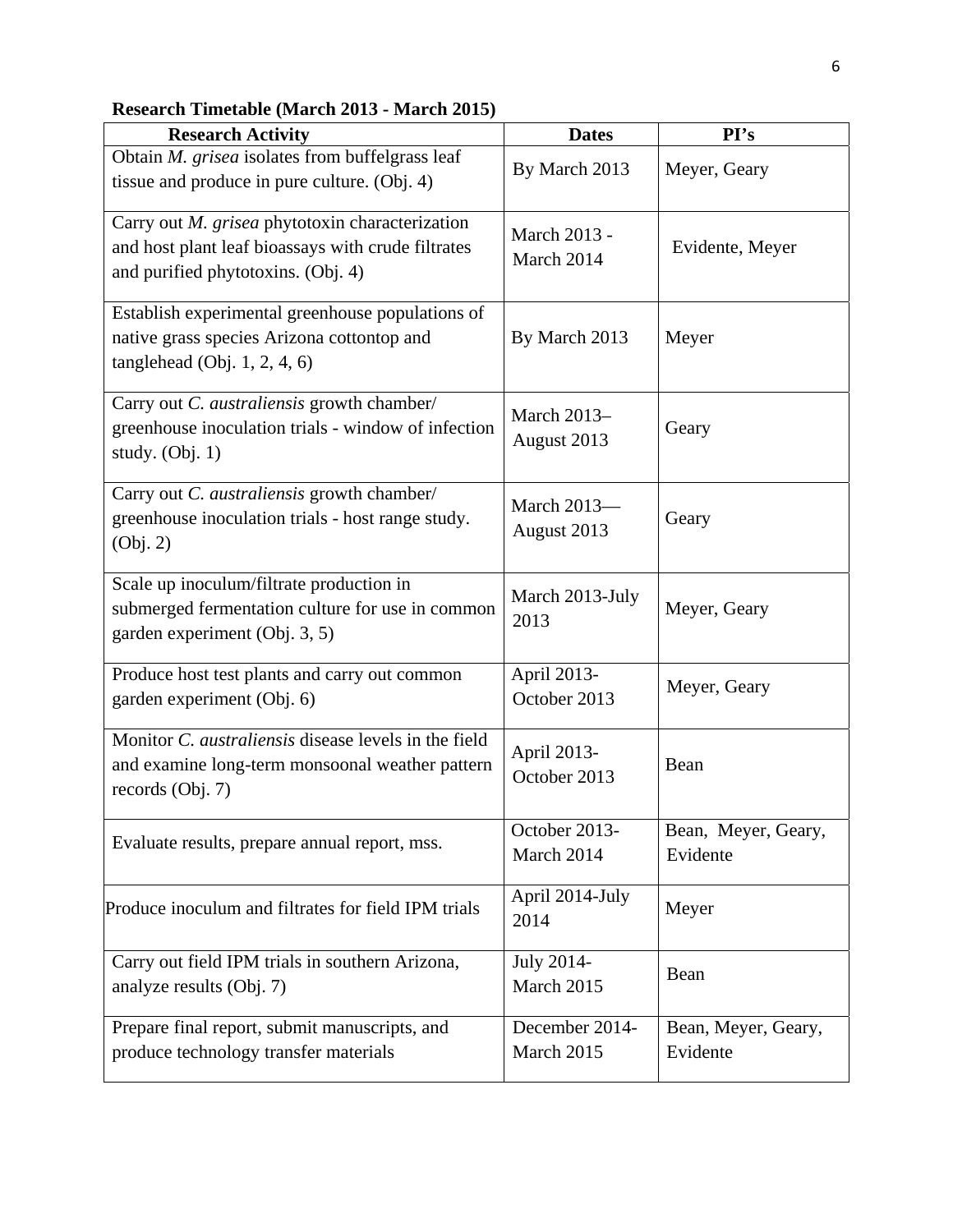#### **Literature Cited**

Anthony MH, Ayinla GT, Helmina AO, Ezekiel SA, Haruna OG. 2009. Health implications of toxigenic fungi found in two Nigerian staples: guinea corn and rice. Afr J Food Sci 3:250-256.

Bean TM. 2012. Final Report: Efficacy of imazapic and glyphosate for pre and post emergence control of buffelgrass and Progress Report: Effectiveness of monocot-specific and pre emergence herbicide for control of buffelgrass. Forest Service Pesticide Impact Assessment Program Awards R3-0110 and R3-2012-02.

Bogdan AV. 1977. Tropical Pasture and Fodder Plants (Grasses and Legumes). pp. 66 74. Longman: London and New York.

Bowers JE, Bean TM, and Turner RM. 2006. Two decades of change in distribution of exotic plants at the Desert Laboratory, Tucson, Arizona. Madroño 53:254-265.

Brooks ML. 1999. Alien annual grasses and fire in the Mojave Desert. Madroño 46:13– 19.

Burdon JJ, Groves RH, and Cullen JM. 1981. The impact of biocontrol on the distribution and abundance of *Chondrilla juncea* in southeastern Australia. Journal of Applied Ecology 18:957-966.

Burgess TL. 1991. Exotic plants at the Desert Laboratory. Madroño 53:254-265.

Burquez-Montijo AM, Miller ME, Yrizar AM, and Tellman B. 2002. Mexican grasslands, thornscrub, and the transformation of the Sonoran Desert by invasive exotic buffelgrass (*Pennisetum ciliare*). Invasive exotic species in the Sonoran region (B Tellman, ed.), pp. 126–146, The University of Arizona Press, The Arizona-Sonora Desert Museum, Tucson, AZ.

Charudattan R. 1991. The mycoherbicide approach with plant pathogens. *In* Microbial control of weeds. Edited by D.O. TeBeest. Chapman & Hall, New York. pp. 24-57.

Clarke PJ, Latz PK, and Albrecht DE. 2005. Long-term changes in semi-arid vegetation: invasion of an exotic perennial grass has larger effects than rainfall variability. Journal of Vegetation Science 16:237–248.

Daehler CC, and Goergen EM. 2005. Experimental restoration of an indigenous Hawaiian grassland after invasion by Buffel grass (*Cenchrus ciliaris*). Restoration Ecology 13: 380 –389.

Diaz-Franco A, Mendez-Rodríguez A, and Garza-Cedillo R. 2007. Tizón foliar del pasto buffel: Su presencia in Tamaulipas, Mexico. 2007. Agricultura Técnica en México 33 (3): 285 295.

Dokken F. 2007. Submerged fermentation of *Colletotrichum truncatum* for biological control of scentless chamomile. Master's thesis. University of Saskatchewan, Saskatoon. 114 p.

Evidente A. 2006. Chemical and biological characterization of toxins produced by weed pathogenic fungi as potential natural herbicides. *In:* Natural Products for Pest Management, ACS Symposium Series 927, Eds. Rimando AM, and Duke SO, ACS Division of Agricultural and Food Chemistry, Inc., Washington, USA, pp. 62-75.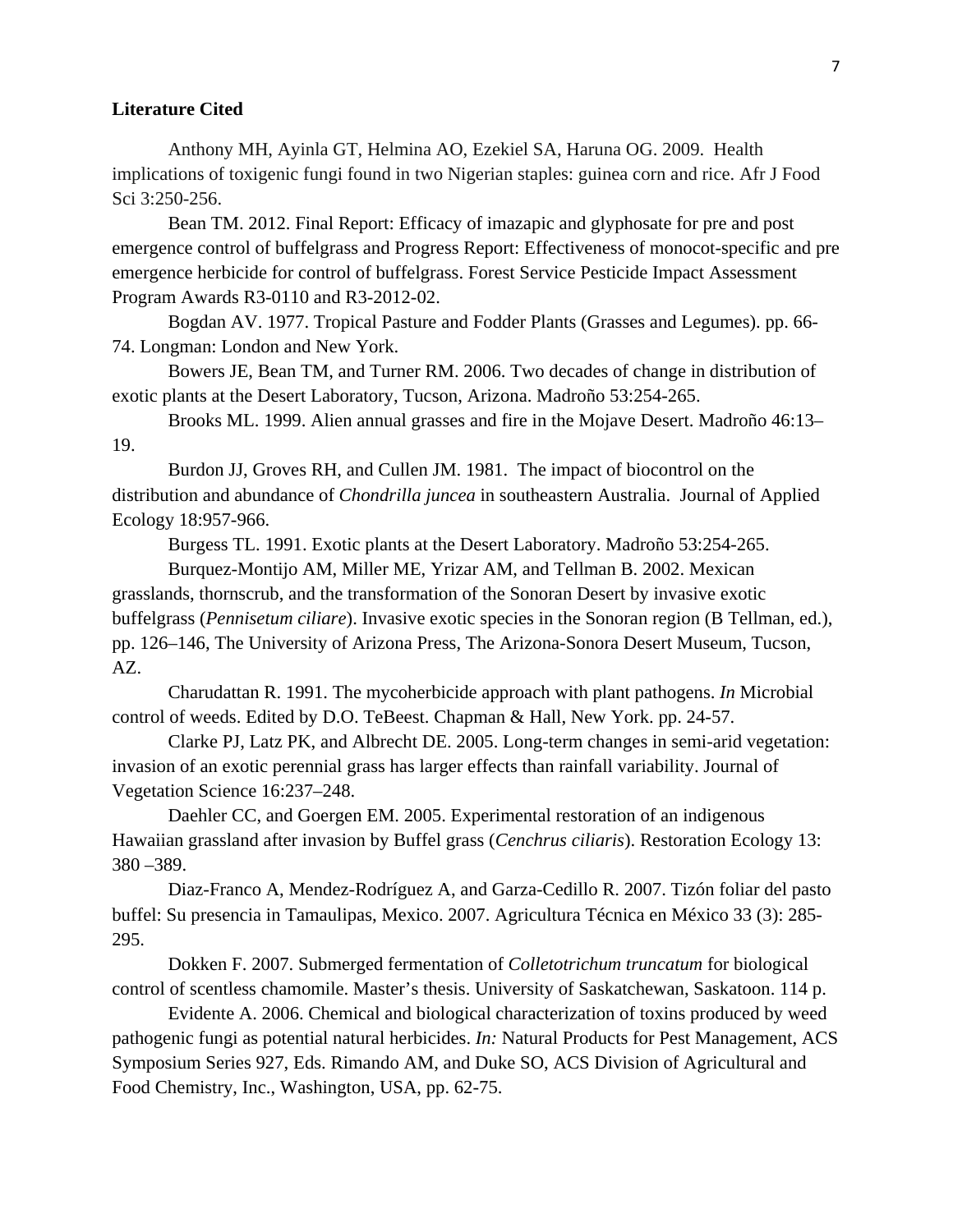Evidente A. 2010. New fungal metabolites, as antifungals, herbicides and insecticides for agrarian plants pests. In: Comprehensive Bioactive Natural Products (Ed. Gupta VK), Studium Press, Vol 1, Chapter 15, pp. 333-389.

Evidente A, and Abouzeid MA. 2006. Characterization of phytotoxins from phytopathogenic fungi and their potential use as herbicides in integrated crop management. *In:*  Handbook of Sustainable Weed Management, Eds. Singh PH, Batish DR, and Kohli RK. The Harworth Press Inc., New York, pp. 507-532.

Evidente A, Andolfi A, Vurro M, Zono MC, and Motta A. 2002. Cytochalasins Z1, Z2 and Z3, three 24-oxa[14]cytochalasins produced by *Pyrenophora semeniperda*. Phytochemistry 60:45-53.

Evidente A, Andolfi A, Vurro M, Fracchiolla M, Zonna MC, and Motta A. 2005. Drazepinone, a trisubstituted tetrahydronaphthofuroazepinone with herbicidal activity produced by *Drechslera siccans.* Phytochemistry 66:715-721.

Fairfax RJ, and Fensham RJ. 2000. The effect of exotic pasture development on floristic diversity in central Queensland, Australia. Biological Conservation 94:11–21.

Greer CA, and Webster RK. 2001. Occurrence, distribution, epidemiology, cultivar reaction, and management of rice blast disease in California. Plant Disease 85:1096-1102.

Iwasaki S, Muro H, Nozoe S, Okuda S, and Sato Z. 1972. Isolation of 3,4-dihydro,3,4,8 trihydroxy-1(2H)-naphthalene and tenuazonic acid from *Pyricularia oryzae* Cavara. Tetrahedron Letters 1:13-16.

Iwasaki S, Nozoe S, Okuda S, Sato Z, and Kozaka T. 1969. Isolation and structural elucidation of a phytotoxic substance from *Pyricularia oryzae* Cavara. Tetrahedron Letters 45:3977-3980.

Kim JC, Min JY, Kim HT, Cho KY, and Yu SH.1998. Pyricuol, a new phytotoxin from *Magnaporthe grisea*. Bioscience, Biotechnology, and Biochemistry 62:173-174.

Manamgoda DS, Cai L, Bahkali AH, Chukeatirote E, Hyde KD. 2012. Cochliobolus: an overview and current status of species. Fungal Diversity 51:3-42.

Nakajima H, Isomia K, Hamasakia T, Ichinoeb M, 1994. Sorokinianin, a novel phytotoxin produced by the phytopathogenic fungus *Bipolaris sorokiniana*. Tetrahedron Letters 35:9597-9600.

Olsson AD, Betancourt JL, McClaran MP, and Marsh SE. 2011. Sonoran Desert Ecosystem transformation by a C4 grass without the grass/fire cycle. Diversity and Distributions in press.

Rodriguez O, Gonzalez-Dominguez J, Krausz JP, Odvody GN, Wilson JP, Hanna WW, and Levy M. 1999. First report and epidemics of buffelgrass blight caused by *Pyricularia grisea*  in South Texas. Plant Disease 83:398.

Rogstad A (ed.). 2008. The Buffelgrass Strategic Plan. Arizona-Sonora Desert Museum, Tucson, AZ.

Rutman S, and Dickson L. 2002. Management of buffelgrass on Organ Pipe Cactus National Monument, Arizona. In: Tellman B (ed), Invasive exotic species in the Sonoran region. University of Arizona Press, Tucson, pp. 311-330.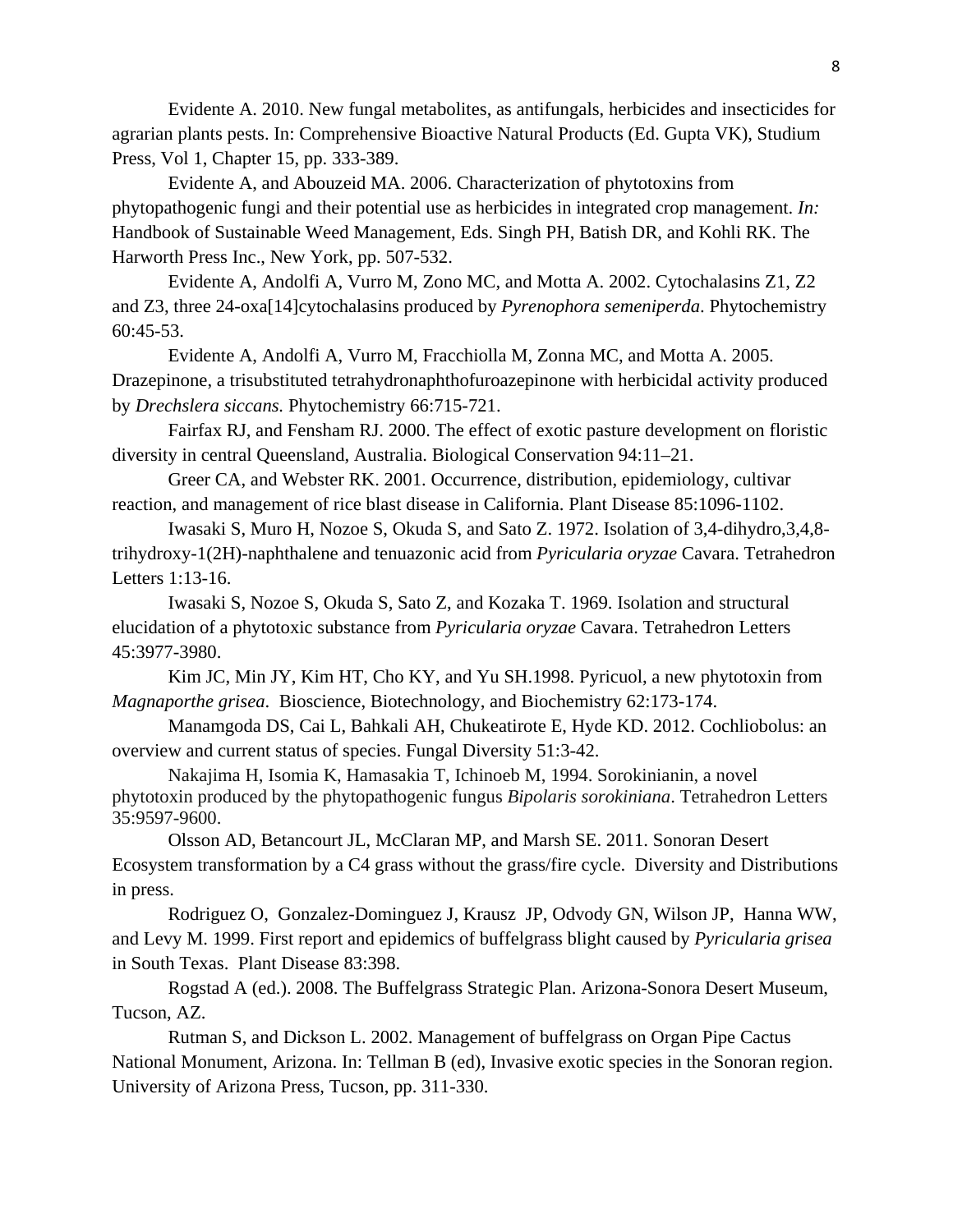*Exserohilum* and their teleomorphs. Mycol 158:1-261 Sivanesan A. 1987 Graminicolous species of *Bipolaris, Curvularia, Drechslera,* 

*Exerormerhiers* J, and Falk DA. 2009. Can buffelgrass invasions be controlled in the American Southwest? Using invasion ecology theory to understand buffelgrass success and develop comprehensive restoration and management. Ecological Restoration 27: 417-427.

Strobel G, Kenfield D, Bunkers G, Sugawara F, Clardy J. 1991. Phytotoxins as potential herbicides. Experientia 47:819–826.

Sugawara F, Strobel G, Fisher LE, Van Duyme GD, Clardy J. 1985. Chemistry of bipolaroxin, a selective phytotoxin produced by *Bipolaris cynodontis*. Proc Natl Acad Sci USA 82:8291–8294.

't Mannetje L, and Kersten SMM. 1992. *Cenchrus ciliaris* L. In: 't Mannetje, L. and Jones, R.M. (eds) Plant Resources of South-East Asia No. 4. Forages. pp. 77-79. Pudoc Scientific Publishers, Wageningen, the Netherlands.

Tsurushima T, LeDinh D, Kawashima K, Murakama J, Nakayashiki H, Tosa Y, and Mayama S. 2005. Pyrichalasin H production and pathogenicity of *Digitaria*-specific isolates of *Pyricularia grisea.* Molecular Plant Pathology 6: 605–613.

Tsurushima T, Nakayashiki H, Tosa Y, and Mayama S. 2009. Pathogenicity related compounds produced by blast fungus. In: Advances in Genetics, Genomics and Control of Rice Blast Disease Part III, Wang GL, and Valent B, Eds. Springer. p. 247-255.

Valent B, and Chumley FG. 1991. Molecular genetic analysis of the rice blast fungus *Magnaporthe grisea.* Annual Review of Phytopathology 29:443–467.

Whisenant SG. 1990. Changing fire frequencies on Idaho's Snake River Plains: ecological and management implications. Symposium on cheatgrass invasion, shrub die-off, and other aspects of shrub biology and management. McArthur ED, Romney EM, Smith SD and Tueller PT, eds., pp. 4–10, U.S. Department of Agriculture, Forest Service, Intermountain Research Station GTR-256, Ogden, Utah.

Wolpert TJ, Macko V, Acklin W, Arigoni D. 1988. Molecular features affecting the biological activity of the host-selective toxins from *Cochliobolus victoriae*. Plant Physiol 88:37– 41.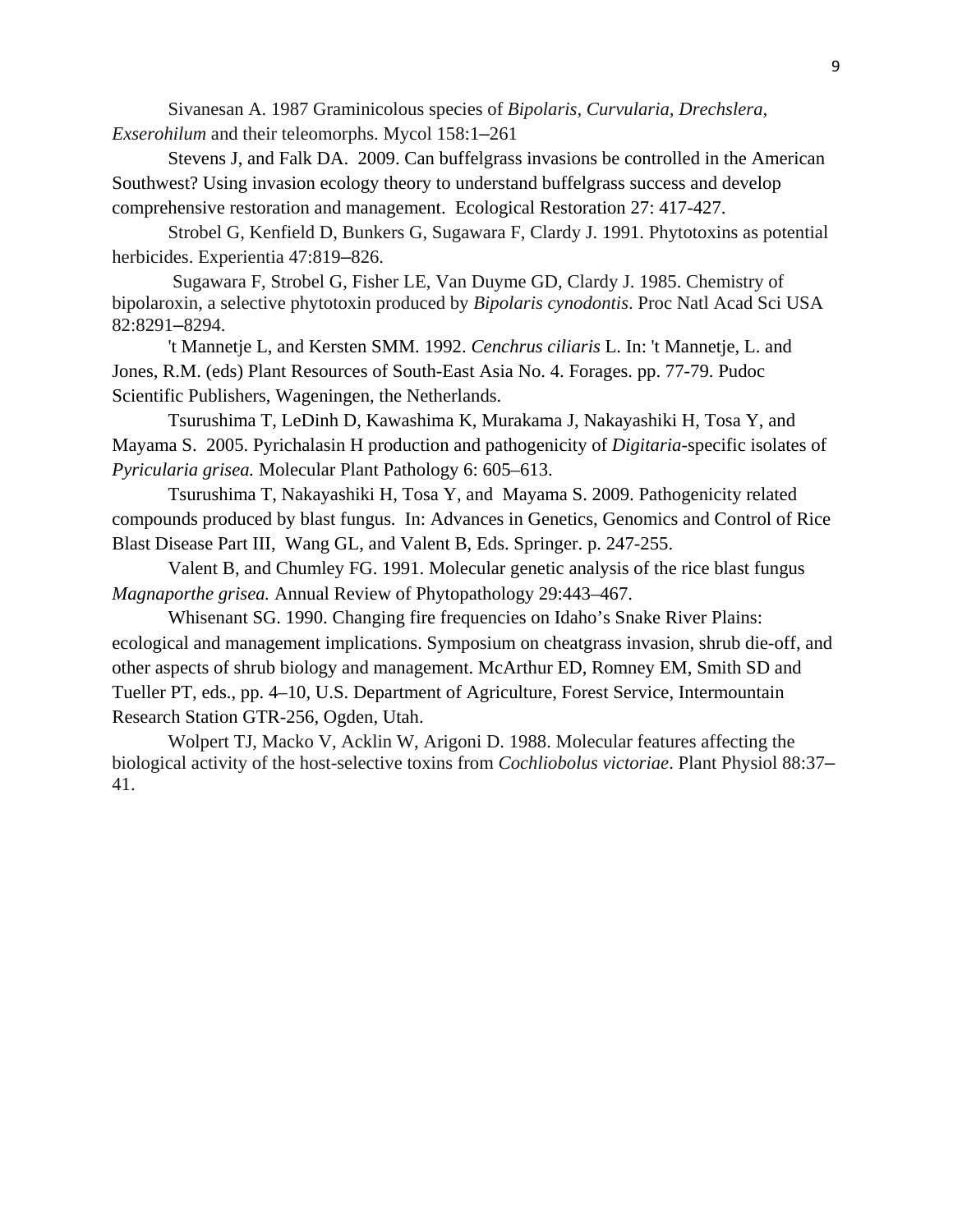| <b>Budget Line Item</b>                  | <b>Funds</b>     | <b>Funds</b>     | <b>Total Funds</b> |
|------------------------------------------|------------------|------------------|--------------------|
|                                          | <b>Requested</b> | Contributed      |                    |
| <b>USFS Rocky Mtn. Research</b>          |                  |                  |                    |
| <b>Personnel:</b>                        |                  |                  |                    |
| PI (GS-15) 10% (2 yrs)                   | $\boldsymbol{0}$ | 30,000           | 30,000             |
| Technician (GS-7) 10% (2 yrs)            | $\boldsymbol{0}$ | 11,000           | 11,000             |
| <b>Total Personnel</b>                   | $\boldsymbol{0}$ | 41,000           | 41,000             |
| <b>Supplies</b>                          | 5,000            | 0                | 5,000              |
| <b>Travel</b>                            | 3,000            | $\boldsymbol{0}$ | 3,000              |
| <b>Subcontracts:</b>                     |                  |                  |                    |
| Brigham Young University                 | 24,000           | 35,000           | 59,000             |
| University of Naples Federico II         | 24,000           | 18,000           | 42,000             |
| University of Arizona                    | 24,000           | 12,000           | 36,000             |
| <b>Total Net Direct</b>                  | 80,000           | 106,000          | 186,000            |
| Indirect (8% in house, 3% pass           | $\boldsymbol{0}$ | 2,800            | 2,800              |
| <b>Total</b>                             | 80,000           | 108,800          | 188,800            |
|                                          |                  |                  |                    |
| <b>Brigham Young University</b>          |                  |                  |                    |
| Graduate Assistantship $-2$ yrs          | 17,000           | 17,000           | 34,000             |
| Undergraduate Wages 400 hr@\$10          | $\boldsymbol{0}$ | 4,000            | 4,000              |
| <b>Total Personnel</b>                   | 17,000           | 21,000           | 38,000             |
| Supplies                                 | 5,000            | $\boldsymbol{0}$ | 5,000              |
| Travel (professional meeting)            | 2,000            | 2,000            | 4,000              |
| <b>Total Net Direct</b>                  | 24,000           | 23,000           | 47,000             |
| Indirect (50% of net requested)          | 0                | 12,000           | 12,000             |
| <b>Total</b>                             | 24,000           | 35,000           | 59,000             |
|                                          |                  |                  |                    |
| <b>University of Naples Federico II</b>  |                  |                  |                    |
| MS student assistantship -one year       | 15,000           | $\bf{0}$         | 15,000             |
| Supplies                                 | 9,000            | 6,000            | 15,000             |
| <b>Total Net Direct</b>                  | 24,000           | 6,000            | 30,000             |
| Indirect (50% of Net)                    | $\boldsymbol{0}$ | 12,000           | 12,000             |
| <b>Total</b>                             | 24,000           | 18,000           | 42,000             |
|                                          |                  |                  |                    |
| <b>University of Arizona Subcontract</b> |                  |                  |                    |
| PI salary (6 months)                     | 24,000           | $\boldsymbol{0}$ | 24,000             |
| <b>Total Net Direct</b>                  | 24,000           | $\boldsymbol{0}$ | 24,000             |
| <b>Indirect (50% of Net Requested)</b>   | $\boldsymbol{0}$ | 12,000           | 12,000             |
| <b>Total</b>                             | 24,000           | 12,000           | 36,000             |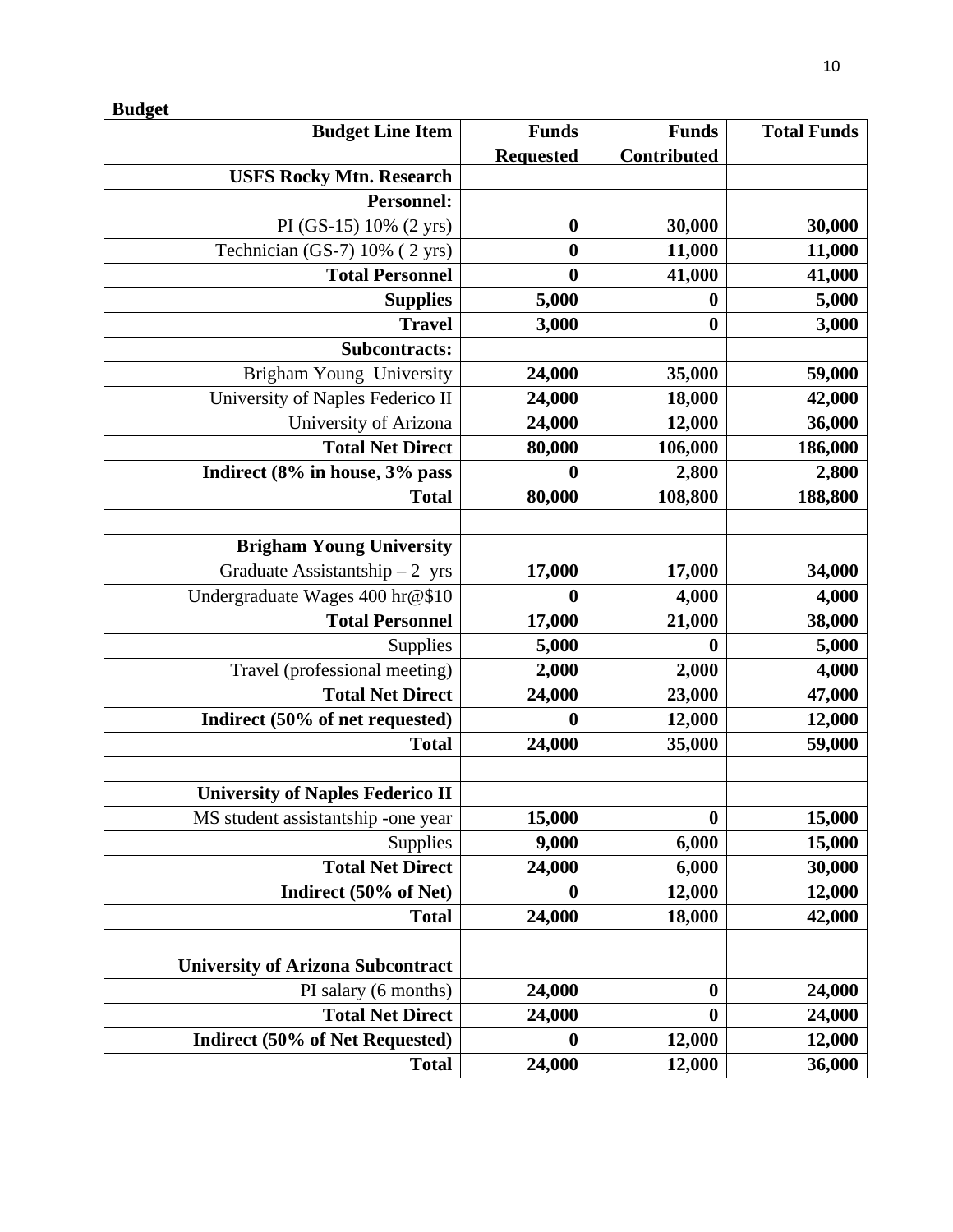#### **Budget Explanation:**

The Rocky Mountain Research Station will be the lead institution. We are requesting \$5,000 for in-house use in support of the inoculum and filtrate production work and the common garden study. Permanent RMRS microbiology technician Suzette Clement will carry out this work as part of the RMRS contribution. We are also requesting travel funds (\$3,000) for coordination meetings with collaborators at cooperating institutions. Contributed RMRS indirect costs are also indicated at 8% of in-house funds and 3% of pass-through funds.

Brigham Young University is requesting \$24,000 on a subcontract to support the laboratory culture work, including obtaining pure cultures of both pathogens, placing these in long-term storage to preserve genetic characteristics, producing mycelial material for genetic characterization, producing conidial inoculum for greenhouse trials, and producing and extracting culture filtrates for phytotoxin characterization and bioassay. Brigham Young University will also carry out the greenhouse inoculation trials examining host range and window of infection. The personnel budget includes a one-year assistantship to support a graduate student to carry out this work under the supervision of PI Brad Geary. Brigham Young University will contribute an additional year of support for this graduate student and will also provide a mentored learning undergraduate student to help with the technical work. The supplies budget includes funds for culture work and greenhouse inoculation trials, while the travel budget with university matching funds will fund professional meeting attendance for the PI and graduate student.

Funds supplied on subcontract to the University of Naples Federico II will be used to support a Master's level student for one additional year under the direction of PI Antonio Evidente, and to purchase supplies, pay for analyses needed for phytotoxin characterization, and cover the costs of shipping samples. The University of Naples is contributing 50% of net in waived overhead as well as providing \$6,000 in supplies.

Funds supplied to the University of Arizona on subcontract will be used for 3 months of salary for PI Travis Bean each summer for two additional summers. Mr. Bean will continue to survey for pathogens, monitor disease levels, and examine patterns of monsoonal activity during summer 2013, and will be responsible for the IPM field trials during summer 2014. The University of Arizona is contributing 50% of net in waived overhead.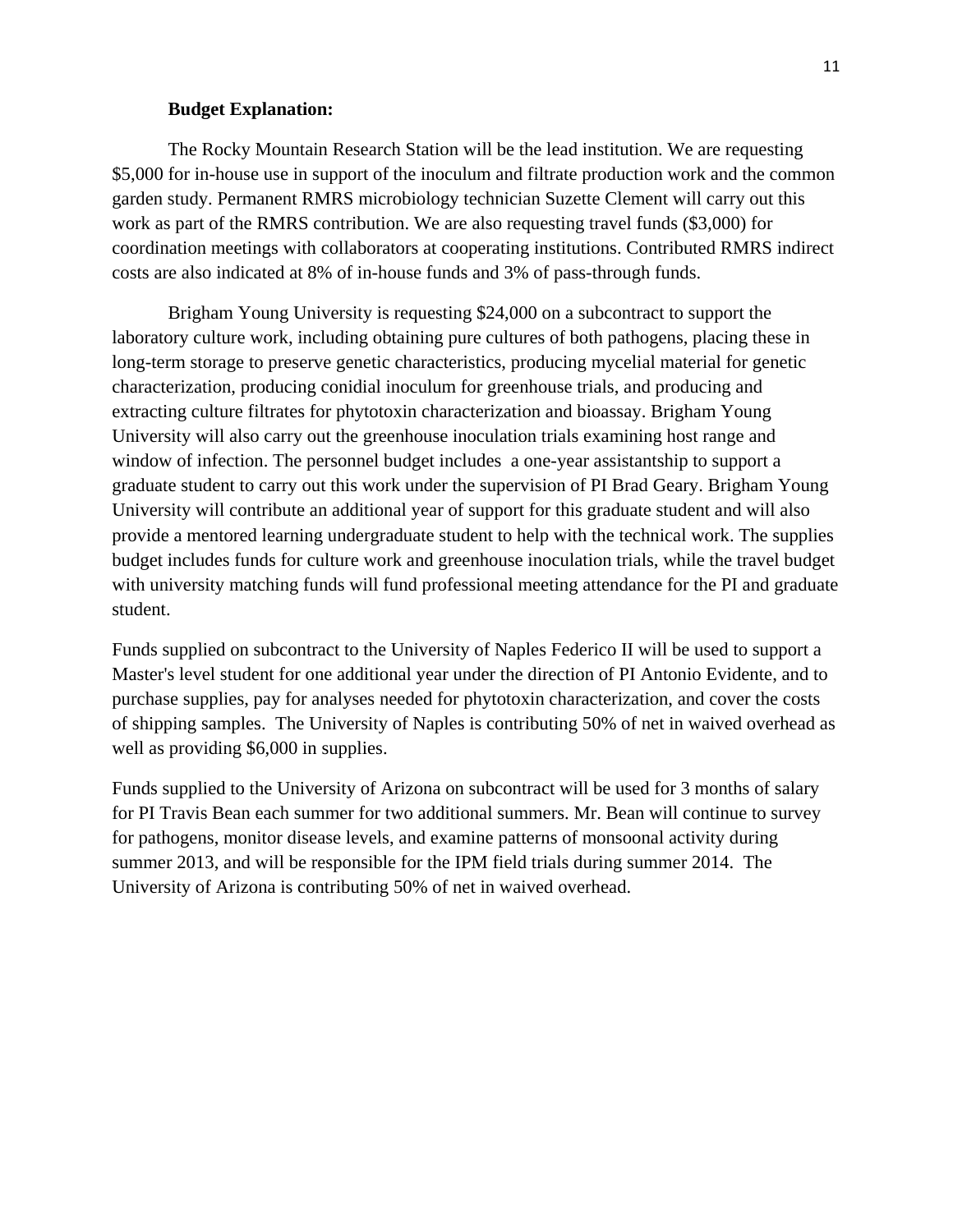### **CURRICULUM VITAE: Susan E. Meyer, Research Ecologist**

USFS Rocky Mountain Research Station Shrub Sciences Laboratory 735 North 500 East, Provo, UT 84606

Email: smeyer@fs.fed.us Phone: 801-356-5122 Fax: 801-375-6968

### **Education**

B.S. University of Utah, 1969, Environmental Biology.

M.S. University of Nevada-Las Vegas, 1976, Biological Sciences.

Ph.D. Claremont Graduate School, 1980, Botany.

## **Professional Experience**

1987-present. Research Ecologist, USDA Forest Service, Rocky Mountain Research Station, Shrub Sciences Laboratory, Provo, Utah.

1985-1987. Research Associate, Utah Division of Wildlife Resources, USDA Forest Service Shrub Sciences Laboratory, Provo, Utah.

 Luis Potosi, Mexico. 1982-1985. Profesor Investigador (Associate Research Professor), Centro Regional para Estudios de Zonas Aridas y Semiaridas, Colegio de Postgraduados, Salinas de Hgo., San

# **Some Relevant Peer-reviewed Publications - Last Five Years**

Boguena T, Meyer SE, and Nelson DL. 2007. Low temperature during infection limits *Ustilago bullata* (Ustilaginaceae, Ustilaginales) disease incidence on *Bromus tectorum*  (Poaceae, Cyperales). Biocontrol Science and Technology 17:33-52.

Meyer SE, Beckstead J, Allen PS, and Smith DC. 2008. A seed bank pathogen causes seedborne disease: *Pyrenophora semeniperda* on undispersed grass seeds in western North America. Can. J. Plant Path. 30:525-533.

  *bullata-Bromus tectorum* pathosystem: A role for frequency-dependent selection? American Journal of Botany 97:1304-1312. Meyer SE, Nelson DL, and Clement S. 2010. The ecological genetics of the *Ustilago* 

Meyer SE, Stewart TE, and Clement S. 2010. The quick and the deadly: growth versus virulence in a seed bank pathogen. New Phytologist 187:207-216.

Meyer SE, Quinney D, Nelson DL, and Weaver J. 2007. Impact of the pathogen *Pyrenophora semeniperda* on *Bromus tectorum* seedbank dynamics in North American cold deserts. Weed Research 47:54–62.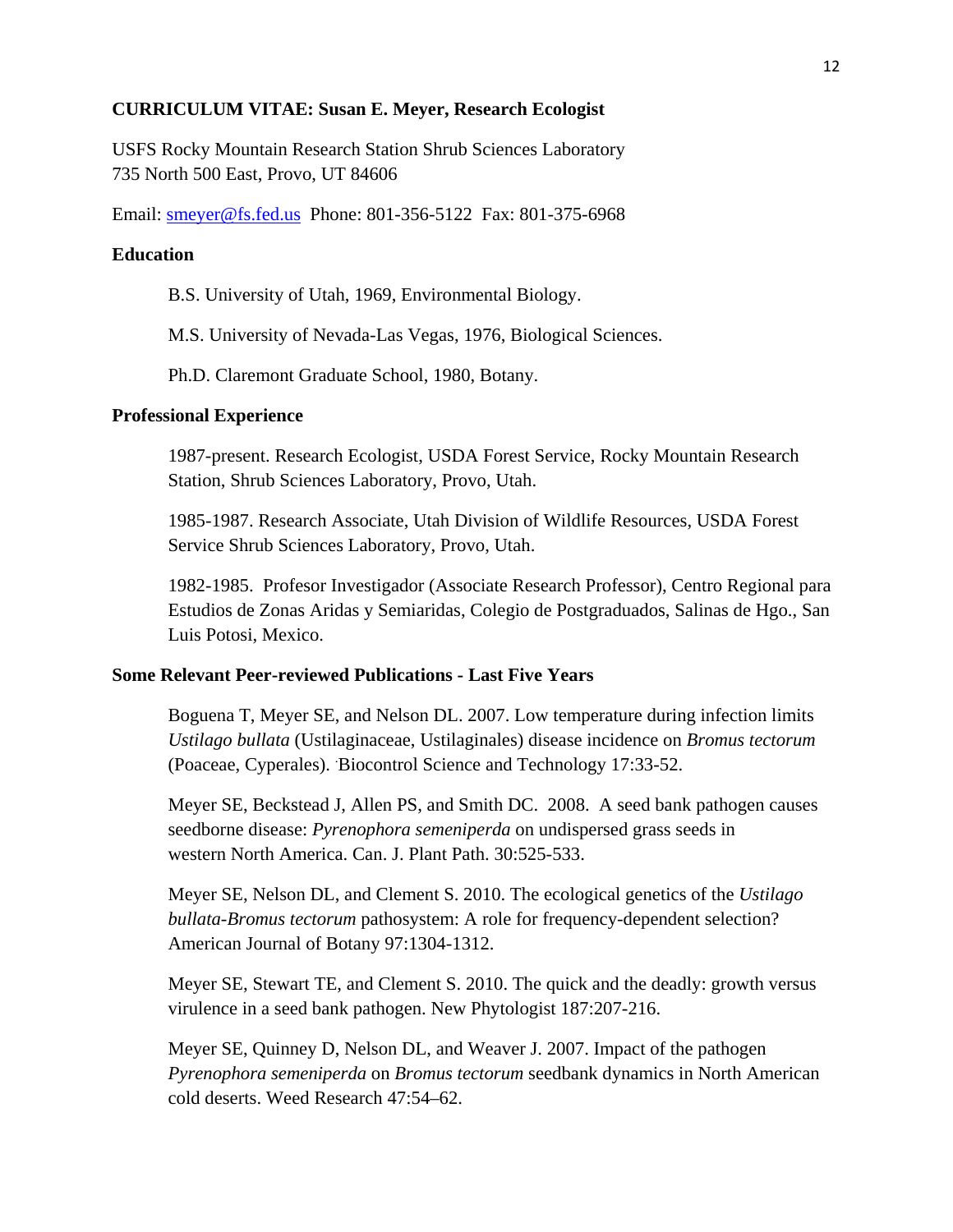# **CURRICULUM VITAE**: **Travis Bean**

| Research Specialist, School of Natural | 1955 E. $6^{\text{th}}$ St., Ste. 210 |
|----------------------------------------|---------------------------------------|
| Resources & Environment, University    | Tucson, AZ 85719                      |
| of Arizona. bean@email.arizona.edu     | voice: 520 621.8589 fax: 520 621.3816 |

# **Education**

- PhD, currently enrolled in Rangeland Ecology and Management program at University of Arizona (minor in Arid Lands Resource Sciences), expected graduation Spring 2013
- MS, Range Management, University of Arizona, 2002
- BS, Plant Science, University of Arizona, 2000

# **Work Experience**

- 2004-present, Research Specialist, University of Arizona, Tucson, Arizona.
- 2000-2004, Research Assistant, Office of Arid Lands Studies, University of Arizona.
- 2003, Teaching Assistant, Native Plant Taxonomy Course, School of Natural Resources, University of Arizona.
- 2000-2001, Soil Conservation Intern, US Dept of Agriculture Natural Resources Conservation Service, Tucson, Arizona.
- 1999-2000, Plant Materials Intern, US Dept of Agriculture Natural Resources Conservation Service Plant Materials Center, Tucson, Arizona.

### **Publications**

- Rogstad, A, T.M. Bean, A.D. Olsson, and G.M. Casady. 2009. Fire and invasive species management in hot deserts: resources, strategies, tactics, and response. Rangelands 31:6-13.
- Bean, T.M., and C.A. Hannum. 2009. Invasive grasses: a cause for concern. Backyards and Beyond 3(3): 4-5, Arizona Cooperative Extension, Tucson.
- Bowers, J.E., T.M. Bean, and R.M. Turner. 2006. Two decades of change in the distribution of exotic plants at the Desert Laboratory, Tucson, Arizona. Madroño 53:254-265.
- Bean, T.M., S.E. Smith, and M.M. Karpiscak. 2004. Intensive revegetation in Arizona's hot desert: the advantages of container stock. Native Plants Journal 5: 173-180.
- Bean, T.M., M.M. Karpiscak, and S.E. Smith. 2003. A prescription for restoring native vegetation on former agricultural land (Arizona). Ecological Restoration 21:214-215. **Relevant Manuscripts in Preparation**
- Bean, T.M., W.B. McCloskey, and G.M. Casady. Efficacy of imazapic and glyphosate for preand post-emergence control of buffelgrass.
- Morisette, J., G. Newman, L. Frid, T. Holcombe, T. Kern, L. Brigham, T. Bean, and J. Betancourt. Integrating decision support and data management tools to control buffelgrass.
- Casady, G.M., and T.M. Bean. Efficacy of monocot-selective herbicides for control on buffelgrass and effects on native vegetation.
- Bean, T.M., J.E. Bowers, D. Backer, T.E. Esque, and C. Schwalbe. Differences in seedbank density and species richness between buffelgrass-infested and uninfested areas.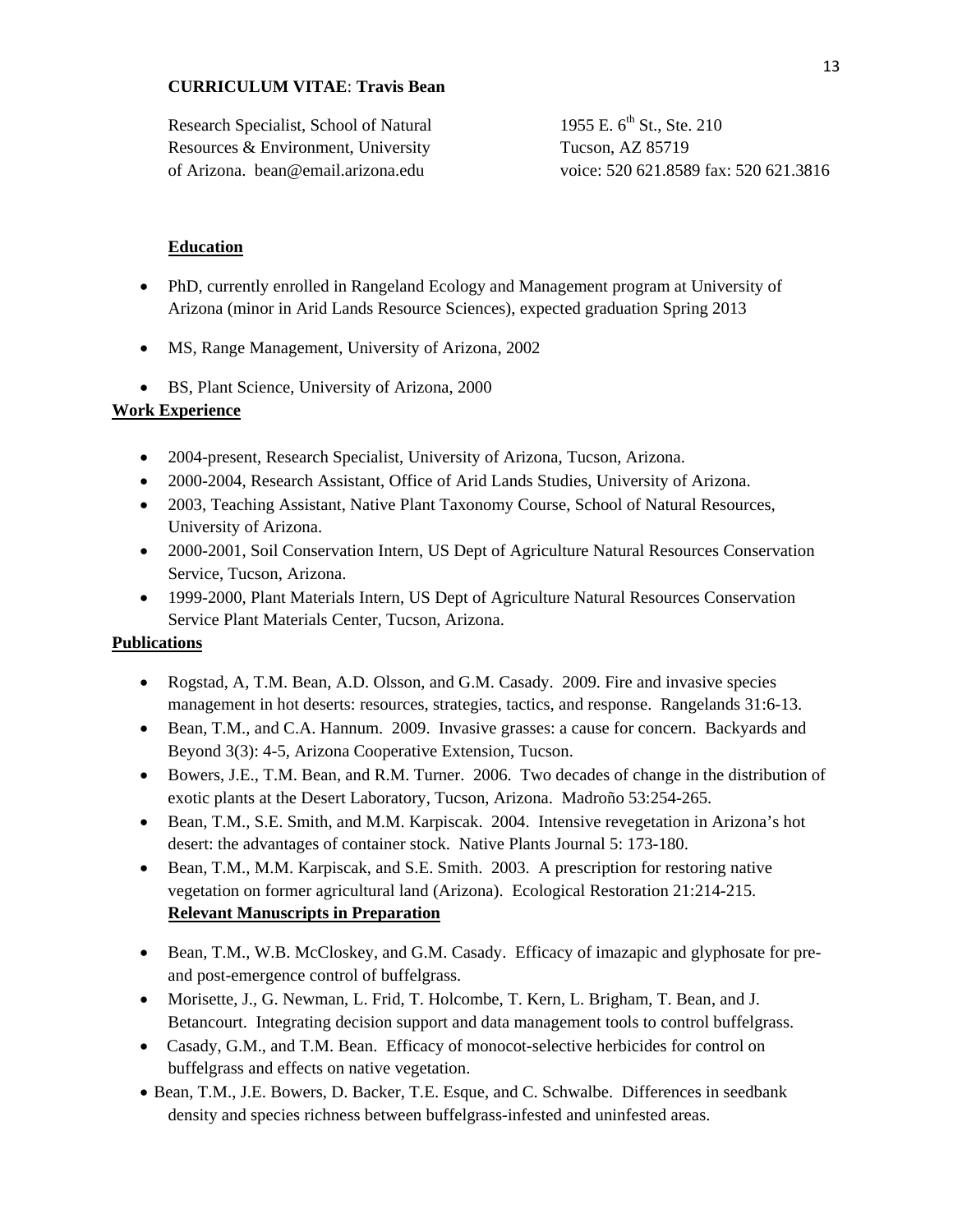# **CURRICULUM VITAE: ANTONIO EVIDENTE**

University of Naples "Federico II" Department of Soil, Plant, Environmental and Animal Production Science, University of Naples "Federico II" , Department of Chemistry Science, Complesso Universitario Monte Sant'Angelo, Via Cinthia 4, 80126, Napoli. Email: evidente@unina.it

# **EDUCATION**

1975. M.S. Institute of Organic and Biological Chemistry, University of Naples "Federico II".

### **PROFESSIONAL EXPERIENCE**

2000-present Full Professor of Organic Chemistry, University of Naples 1989-2000 Associate Professor of Organic Chemistry, University of Naples 1987-1989 Associate Professor of Organic Chemistry, University of Basilicata, Potenza. 1980-1987 Senior Research Associate, Organic Chemistry, University of Naples 1975-1980 Research Fellow at the Institute of Organic and Biological Chemistry

### **RESEARCH INTERESTS**

Organic chemistry, biosynthesis, biochemistry, spectroscopy and synthesis of bioactive metabolites (phytotoxins, plant growth regulators, antibiotics, mycotoxins, fungicides, phytoalexins, elicitors, herbicides, proteins and polysaccharides) produced by phytopathogenic fungi, bacteria and plants. Structure and stereostructural determination of bioactive metabolites, structure-activity relationships and on their action mode.

## **REPRESENTATIVE PUBLICATIONS** (68 publications last 5 years)

- A. Evidente, A. Berestetskiy, A. Andolfi, M.C. Zonno, A. Cimmino, M, Vurro; "Relation between *in vitro* production of ascosonchine and virulence of strains of the potential mycoherbicide *Ascochyta sonchi*: a method for its quantification in complex samples", Phytochemical Analysis, 17, 357-364, (2006).
- A. Berestetskiy, A. Dmitriev, G. Mitina, I. Lisker, A. Andolfi, A. Evidente: "Nonenolides and cytochalasins with phytotoxic activity against *Cirsium arvense* and *Sonchus arvensis*: a structure-activity relationships study" Phytochemistry, 69, 953-960, (2008)
- A. Evidente, A. Cimmino, A. Andolfi, M. Vurro, M. C. Zonno, A. Motta: "Phyllostoxin and phyllostin, bioactive metabolites produced by *Phyllosticta cirsii*, a potential mycoherbicide for *Cirsium arvense* biocontrol", Journal of Agricultural and Food Chemistry, 56, 884-888, (2008).
- A. Cimmino, A. Andolfi, A. Berestetskiy, A. Evidente: "Production of phytotoxins by *Phoma exigua* var. *exigua*, a potential mycoherbicide against perennial thistles", Journal of Agricultural and Food Chemistry, 56, 6304-6309, (2008).